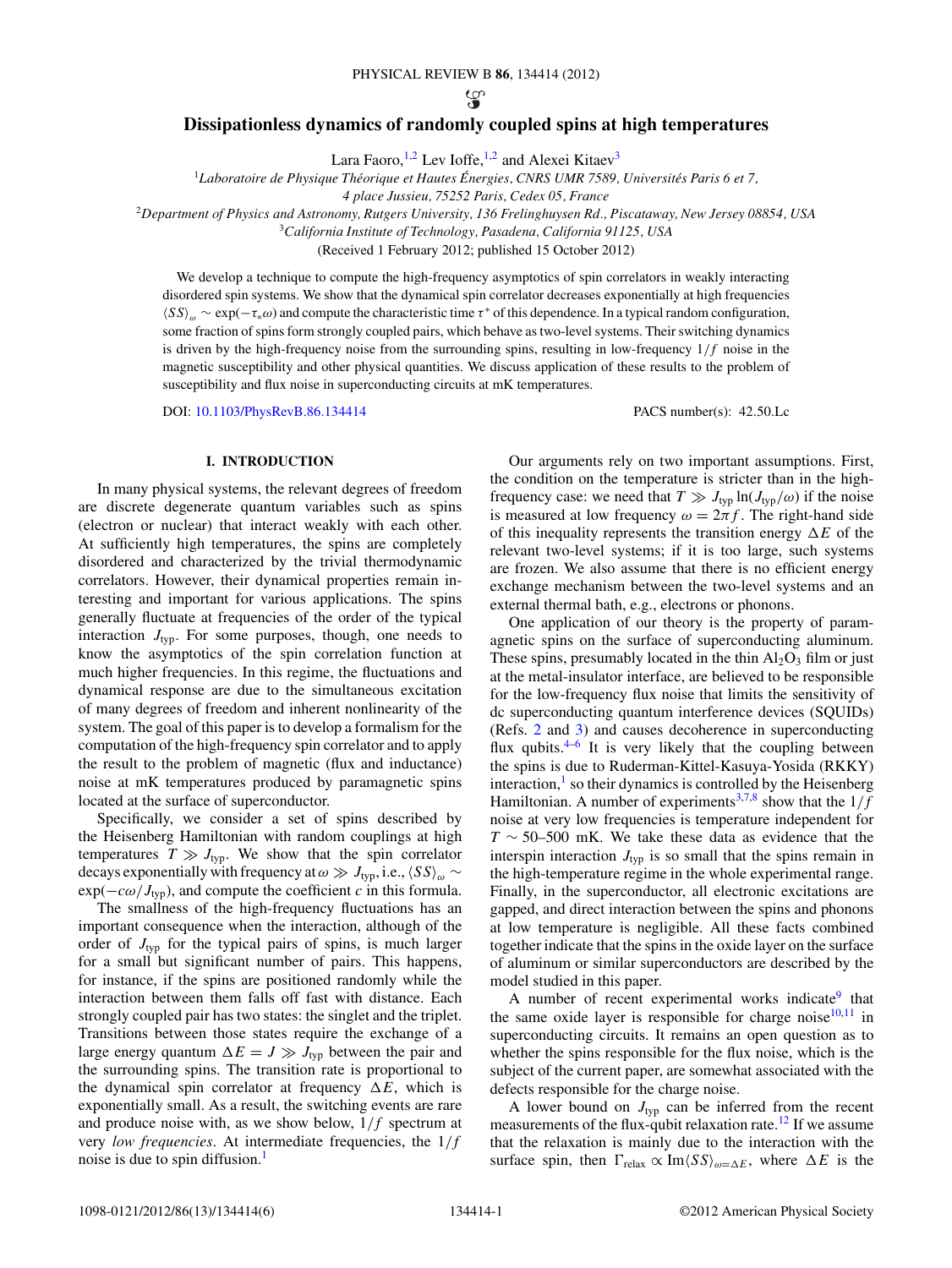<span id="page-1-0"></span>energy difference between the two qubit states. The experimental data indicate the persistence of magnetic relaxation at very high frequencies, at least up to 1 GHz. We conclude that the typical interaction between the surface spins is  $J_{\text{typ}} \gtrsim$ 1 GHz ∼ 50 mK. This is consistent with the observed spin freezing at  $\sim$ 50 mK in some samples<sup>7</sup> as well as a theoretical estimate of the RKKY interaction (see Sec. [III\)](#page-2-0).

The theory developed in this paper has many other applications, aside from the problem of magnetic noise in superconducting circuits. It can be applied to many problems in which the relaxation of high-energy modes is possible only by the simultaneous creation of a very large number of low-energy excitations. Some examples are the relaxation of inverted nuclear spin polarization in high magnetic fields and a similar problem of magnetization relaxation of cold atoms following a rapid quench<sup>13</sup> or  $1/f$  magnetic noise observed in a low-temperature calorimeter with superconducting particle absorbers[.14](#page-5-0)

The paper is organized as follows: We first study highfrequency spin fluctuations at infinite temperature; then we show how the high-frequency noise generates low-frequency noise in a model with a broad distribution of coupling parameters. We finally discuss the application of this model to the problem of flux noise in superconducting qubits.

#### **II. HIGH-FREQUENCY NOISE**

We consider a set of spins of magnitude *S* described by the Heisenberg Hamiltonian

$$
H = -\sum_{j < k} J_{jk} \vec{S}_j \vec{S}_k \tag{1}
$$

with random couplings  $J_{ik}$ . We are primarily interested in the  $S = 1/2$  case because it is most relevant for the physical applications. Let us fix *j* and consider the normalized correlation function for the spin  $\overline{S}_j$  (with components  $S_j^a$ ,  $a = 1,2,3$ ) in the time and frequency domains:

$$
F(t) = \frac{1}{S(S+1)} \langle S_j^c(t) S_j^c(0) \rangle, \quad \tilde{F}(\omega) = \int_{-\infty}^{+\infty} F(t) e^{i\omega t} dt.
$$
\n(2)

Note that  $\tilde{F}(\omega)$  is real and positive. This follows from its physical interpretation as the quantum transition probability under a small perturbation  $V(t) = -h^a e^{-i\omega t} S_j^a +$ H.c. (To prove it, we note that for any operator *X*,  $\langle X^2 \rangle_{\omega} = \int_{-\infty}^{+\infty} \langle n | X^{\dagger}(t) X | n \rangle e^{i\omega t} dt \ge 0$  if the averaging is performed over any *n* eigenstate of the Hamiltonian since  $\langle X^2 \rangle_{\omega} = \sum_m \delta(E_n - E_m + \omega) |X_{nm}|^2$  where the sum is over the eigenstates of the Hamiltonian.)

In general, the asymptotics of the Fourier transform at large *ω* is related to analytic properties of the original function. However, since  $\tilde{F}(\omega) \geq 0$ , it is sufficient to consider  $F(t)$  on the imaginary axis:  $F(i\tau) = \int_{-\infty}^{\infty} \tilde{F}(\omega) e^{\tau \omega} \frac{d\omega}{2\pi}$ . If the integral converges for  $0 \leq \tau < \tau_*$ , then  $\tilde{F}(\omega)$  should decay sufficiently fast, and the real-time correlator has an analytic continuation to the strip  $0 \n\leq \text{Im } t < \tau_*$ . If, in addition, the integral diverges for  $\tau > \tau_*$ , then  $\tilde{F}(\omega) \sim e^{-\tau_*\omega}$  for  $\omega \to +\infty$ . (Strictly speaking, this expression is valid if we smooth out some unimportant features, such as peaks at discrete frequencies.)

At infinite temperature, the operator average in Eq. (2) is taken over the maximally mixed state, i.e.,  $\langle X \rangle = \text{Tr} X / \text{Tr} 1$ . The cyclic property of the trace implies that both variants of the correlation function are even and real. Therefore, the Taylor expansion of the real-time spin correlator contains only even terms:

$$
F(t) = \frac{1}{S(S+1)} \langle e^{iHt} S_j^c(0) e^{-iHt} S_j^c(0) \rangle = \sum_{n=0}^{\infty} \frac{(-1)^n D_{2n}}{(2n)!} t^{2n},
$$
\n(3)

$$
D_{2n} = \frac{(-1)^n}{S(S+1)} \lim_{t \to 0} \left\langle \frac{d^{2n}}{dt^{2n}} S_j^c(t) S_j^c(0) \right\rangle = \int_{-\infty}^{+\infty} \tilde{F}(\omega) \omega^{2n} \frac{d\omega}{2\pi}.
$$
\n(4)

We are interested in the asymptotic behavior of the moments  $D_{2n}$  for  $n \to \infty$ . Let us assume that the power series (3) has a finite convergence radius  $\tau_*$ . Then,  $F(t)$  has singularities at  $t = \pm i \tau_*$ , and the frequency representation of the correlation function decays as  $e^{-\tau_*|\omega|}$  for large  $\omega$ . Our main goal is to show that  $\tau_*$  is nonzero and finite, and to compute its value.

Physically, the spin correlation function does not completely vanish at high frequencies only due to nonlinearities that allow for combining the precession frequencies of a large number of spins. To understand it qualitatively, consider an infinite system in which each spin is coupled to *Z* neighbors with interaction strength  $J_{typ}$ . If an energy quantum  $\omega \gg J_{typ}$ is exchanged between a single spin and some external object, it has to be distributed between other spins and divided into portions of the order of  $J_{typ}$ . The most efficient processes of this kind are cascades that correspond to treelike diagrams and do not involve any back-reaction. Summing over such diagrams is equivalent to the mean-field approximation. It is generally applicable for  $Z \gg 1$ , but will also produce qualitatively correct results if the energy has many paths to escape, for example, on a tree with *Z >* 2.

Thus, we assume that each spin *j* precesses in the local exchange field  $h_j(t) = \sum_k J_{jk} S_k(t)$  produced by the spins surrounding it. The fluctuating field  $\vec{h}(t) = \vec{h}_i(t)$  is characterized by the correlation function

$$
\langle h^a(t)h^b(0)\rangle = g^2 F(t)\delta^{ab},\tag{5}
$$

where *a*, *b* are spatial indices  $(a,b = 1,2,3)$  and  $g^2 = \frac{S(S+1)}{3} \sum_{k} J_{jk}^2$ . Using the mean-field approach, we assume that  $h(t)$  is Gaussian. The relevant energy scale in this model (corresponding to  $J_{\text{typ}}$  in the qualitative discussion above) is given by *g*. In this approximation, the time evolution of each spin simplifies to  $d\vec{S}/dt = \vec{S} \times \vec{h}(t)$  or, in a matrix form,

$$
dS^{c}/dt = [\hat{h}(t)]_{ca} S^{a}.
$$
 (6)

Here,  $\hat{h}$  is the matrix corresponding to the cross product with  $\vec{h}$ , and  $[\hat{h}]_{ca}$  are its elements:

$$
\hat{h} = \begin{pmatrix} 0 & h^3 & -h^2 \\ -h^3 & 0 & h^1 \\ h^2 & -h^1 & 0 \end{pmatrix}, \quad [\hat{h}]_{ca} = \epsilon_{cab} h^b. \tag{7}
$$

We solve Eq. (6) in a symbolic form  $S<sup>c</sup>(t) =$  $[T \exp \int_0^t \hat{h}(t) dt]_{ca} S^a(0)$  and average over the thermal state of the spin:  $\langle S^a S^c \rangle = \frac{S(S+1)}{3} \delta_{ac}$ . Thus, the spin correlator is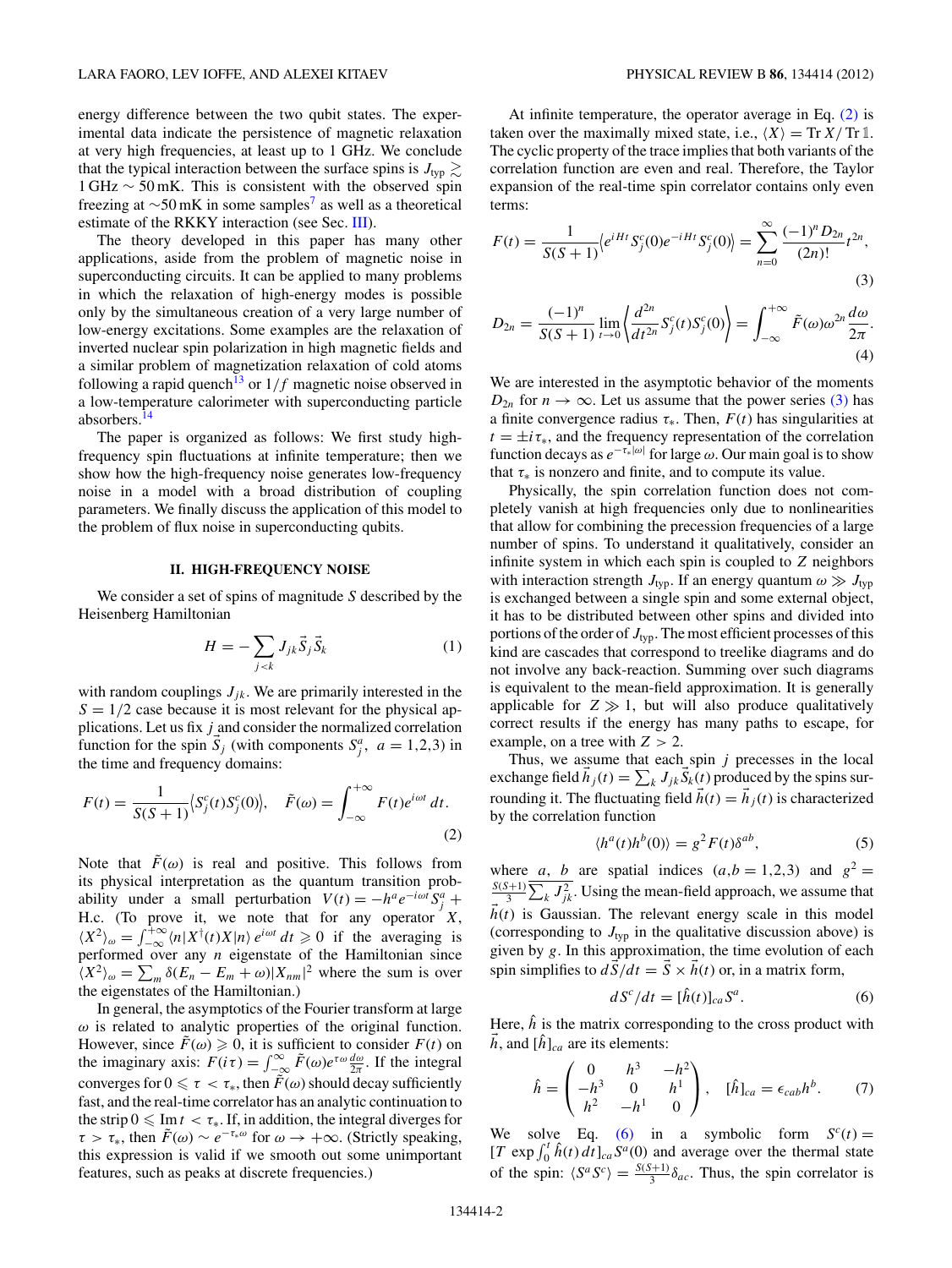<span id="page-2-0"></span>expressed as an average over the fluctuating fields:

$$
F(t) = \frac{1}{3} \left\langle \text{Tr} \left( T \, \exp \int_0^t \hat{h}(t) \, dt \right) \right\rangle. \tag{8}
$$

Using Eqs.  $(5)$  and  $(8)$ , we recursively compute the first few moments  $D_{2n}$ :

$$
D_0 = 1, \quad D_2 = 2g^2 D_0, \quad D_4 = 2g^2 D_2 + 10g^4 D_0^2,
$$
  

$$
D_6 = 2g^2 D_4 + 48g^4 D_2 D_0 + 70g^6 D_0^3.
$$
 (9)

It is unfortunately difficult to pursue this computation much further and find the asymptotic behavior of the moments. Nevertheless, these recursive formulas give an exact expansion of the spin correlation function in lower orders:

$$
F(t) = 1 - (gt)^2 + \frac{7}{12}(gt)^4 - \frac{97}{360}(gt)^6 + O(gt)^8.
$$
 (10)

with the coefficients

Let us describe a general method for the calculation of the moments. It can be used to derive Eqs. (9) and continue to higher orders, although we could not obtain a closed-form expression for  $D_{2n}$ . We first use the equation of motion [\(6\)](#page-1-0) to express the 2*n*th derivative in Eq. [\(4\):](#page-1-0)

$$
\frac{d^{2n}S^c}{dt^{2n}} = \sum_{k=1}^{2n} \binom{2n-1}{k-1} [\hat{h}^{(k-1)}]_{ca} \frac{d^{2n-k}S^a}{dt^{2n-k}},\tag{11}
$$

where  $\hat{h}^{(k)} = d^k \hat{h} / dt^k$ . By applying Eq. (11) repeatedly, we obtain an expansion

$$
\frac{d^{2n} S^{c}}{dt^{2n}} = \sum_{m \geq 2} \sum_{\substack{k_1, \ldots, k_m \geq 1 \\ k_1 + \cdots + k_m = 2n}} C_{k_1, \ldots, k_m} [\hat{h}^{(k_1 - 1)}]_{ca_1}
$$

$$
\cdots [\hat{h}^{(k_m - 1)}]_{a_{m-1}, a_m} S^{a_m} S^c \qquad (12)
$$

$$
C_{k_1,\ldots,k_m} = \frac{(2n-1)!}{(2n-k_1)\cdots(2n-k_1-\cdots-k_{m-1})(k_1-1)!\cdots(k_m-1)!}.
$$
\n(13)

Recall that the spin operators in Eq.  $(12)$  pertain to site *j*, and the fields  $\hat{h}$  are linear combinations of adjacent spins. The field derivatives  $\hat{h}^{(k)}$  can be expressed in terms of further neighbors. So far, all the calculations have been exact. Now, we employ the mean-field approximation and average over the thermal state of the spin, and then over the Gaussian fields. Thus,

$$
D_{2n} = \frac{(-1)^n}{3} \sum_{m \geq 2} \sum_{\substack{k_1, \ldots, k_m \geq 1 \\ k_1 + \cdots + k_m = 2n}} C_{k_1, \ldots, k_m} \langle \operatorname{Tr}(\hat{h}^{(k_1-1)} \hat{h}^{(k_2-1)} \cdots \hat{h}^{(k_m-1)}) \rangle. \tag{14}
$$

The Gaussian average in this formula can be evaluated using Wick's theorem and the explicit form of the second-order correlator:

$$
\langle [h^{(k)}]_{ab} [h^{(l)}]_{cd} \rangle = g^2 (-1)^{\frac{k-l}{2}} D_{k+l} (\delta_{ac} \delta_{bd} - \delta_{ad} \delta_{bc}). \tag{15}
$$

#### **III. ESTIMATES FOR** *τ***<sup>∗</sup>**

The difficulty in carrying out the above calculation lies in the matrix nature of the fields  $\hat{h}$ . We now introduce two different approximations, which are expected to shift the answer in opposite directions by overestimating or underestimating the moments  $D_{2n}$ , thus giving a lower and an upper bound for  $\tau_*$ . Remarkably, we find that the two bounds are quite close in value.

In our first approximation, we ignore the noncommutativity of the matrices  $\hat{h}^{(k)}$  or, equivalently,  $\hat{h}(t)$  for different values of *t*. More exactly, we symmetrize over all permutations of those matrices. Let us briefly explain how to use this recipe for Eq. (14), although it is easier to start almost from scratch as we will do later. By symmetrizing the combinatorial coefficients

(13), we obtain the expression  $\frac{1}{m!} \frac{(2n)!}{k_1! \cdots k_m!}$ . Then, we consider an individual Wick pairing for the product  $\hat{h}^{(k_1-1)} \cdots \hat{h}^{(k_m-1)}$  and relate it to the corresponding paring for the *m*th power of *h*ˆ. The ratio is given by the scalar coefficient  $(-1)^{\frac{k-l}{2}} D_{k+l}$  in Eq. (15); there is one such factor for each pair. Summing over all Wick pairings, we get  $\langle \text{Tr} \hat{h}^m \rangle$  times a certain number. It is easy to show that  $\langle \text{Tr} \hat{h}^{2r} \rangle = (-g^2)^r \frac{(2r+1)!}{2^{r-1}r!}$  for  $r > 0$ . Eventually, Eq. (14) becomes

$$
\frac{D_{2n}}{(2n)!} = \frac{2}{3} \sum_{r \geq 1} \frac{(2r+1)}{r!} g^{2r} \sum_{\substack{q_1, \ldots, q_r \geq 2 \\ q_1 + \cdots + q_r = 2n}} \frac{D_{q_1-2}}{q_1!} \cdots \frac{D_{q_r-2}}{q_r!}.
$$
\n(16)

The solution to this recurrence yields the following expansion of *F*(*t*) in lower orders:

$$
F(t) = 1 - (gt)^{2} + \frac{7}{12}(gt)^{4} - \frac{99}{360}(gt)^{6} + \cdots
$$
 (17)

Notice the subtle difference from the exact solution (10). We believe that also in higher orders, the noncommutativity of the field matrices results in smaller values of  $D_{2n}$  than the ones obtained by the present method.

The same approximation can be applied directly to Eq. (8) if we replace the time-ordered exponential with an ordinary exponential:

$$
F(t) = \frac{1}{3} \langle \text{Tr}[\exp \hat{H}(t)] \rangle = \frac{1}{3} \langle 1 + 2 \cos |\hat{H}(t)| \rangle,
$$
  

$$
\vec{H}(t) = \int_0^t \vec{h}(t) dt,
$$
 (18)

where  $\hat{H}$  is the matrix associated with vector  $\hat{H}$ . The vector components  $H^a(t)$  ( $a = 1,2,3$ ) are Gaussian fields with the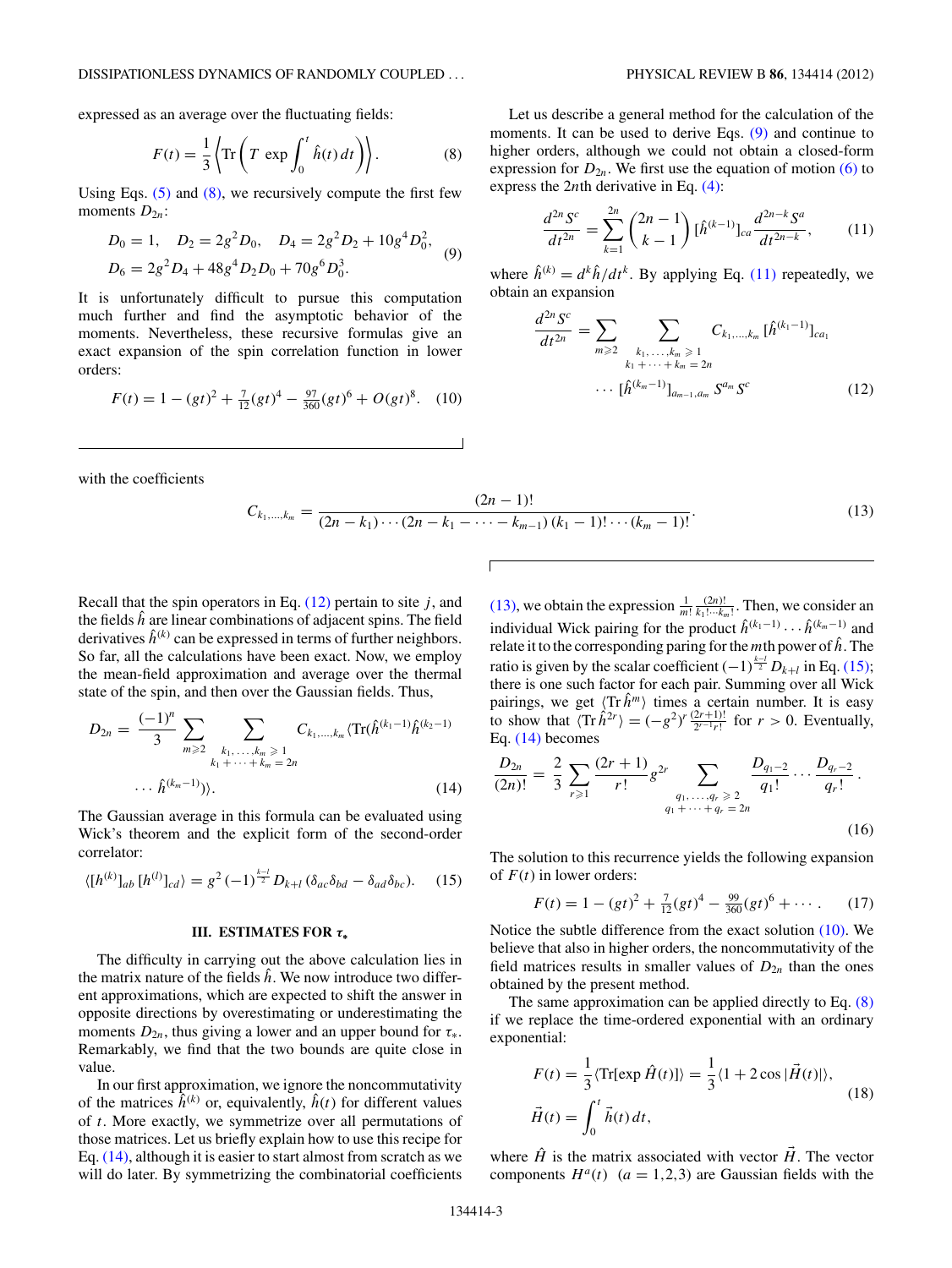<span id="page-3-0"></span>following second moment:

$$
\langle H^a(t)H^b(t)\rangle = 2g^2 G(t)\delta^{ab},\qquad(19)
$$

$$
G(t) = \int_0^t (t - t_1) F(t_1) dt_1.
$$
 (20)

Higher moments  $\langle |\vec{H}|^{2n} \rangle$  (for a given *t*) are calculated directly by integrating over  $\vec{H}$ . Using the notation  $x =$  $|\vec{H}|/[2g^2G(t)]^{1/2}$ , we find that

$$
\langle x^{2n} \rangle = \frac{\int_0^\infty x^{2n} e^{-x^2/2} x^2 dx}{\int_0^\infty e^{-x^2/2} x^2 dx} = 2^n \frac{\Gamma(n+3/2)}{\Gamma(3/2)} = \frac{(2n+1)!}{2^n n!}.
$$
\n(21)

Now, we calculate the average in Eq. [\(18\)](#page-2-0) by expanding  $\cos|\vec{H}(t)|$  in powers of  $|\vec{H}|^2$ . The result is

$$
F(t) = \frac{1}{3}(1 + 2[1 - 2g^2 G(t)]e^{-g^2 G(t)}).
$$
 (22)

This equation needs to be solved in conjunction with Eq. (20).

To compute  $F(i\tau)$ , we formally replace *t* with  $\tau$  and  $-g^2$ with  $+g^2$ . The numerical solution exhibits singularities at  $\tau = \pm \tau_*$  for  $g\tau_* \approx 1.74$ . Since the moments  $D_{2n}$  have been overestimated, this gives a lower bound for the true value of *τ*∗.

We now make a different approximation to matrix products, exaggerating the noncommutativity. Specifically, we replace the physical  $S = 1/2$  spin for the SU(2) group with an SU(N) spin and consider the limit  $N \to \infty$ . Let us first introduce the generators of U(*N*): these are  $N \times N$  matrices  $\sigma^{\alpha\beta}$  ( $\alpha, \beta$ ) 1, . . . , *N*) with the elements  $[\sigma^{\alpha\beta}]_{\mu\nu} = \delta_{\alpha\mu}\delta_{\beta\nu}$ . The SU(*N*) spin is defined by the traceless matrices

$$
\tilde{\sigma}^{\alpha\beta} = \sigma^{\alpha\beta} - \frac{1}{N} \delta^{\alpha\beta} \mathbb{1}.
$$
 (23)

The generalized Heisenberg interaction is given by the operator  $\frac{1}{N} \tilde{\sigma}^{\alpha \beta}_{j} \tilde{\sigma}^{\beta \alpha}_{k}$  with the matrix elements  $\frac{1}{N} [\tilde{\sigma}^{\alpha \beta}]_{\gamma \delta} [\tilde{\sigma}^{\beta \alpha}]_{\mu \nu} =$ <br> $\frac{1}{N} (\delta \delta_{\alpha} - \delta_{\alpha} - \delta_{\alpha} \delta_{\alpha})$ . Note that if we let  $\tilde{\sigma}^{\alpha \beta}$  and  $\tilde{\sigma}^{\beta \alpha}$  act on  $\frac{1}{N}(\delta_{\gamma\nu}\delta_{\delta\mu} - \frac{1}{N}\delta_{\gamma\delta}\delta_{\mu\nu})$ . Note that if we let  $\tilde{\sigma}^{\alpha\beta}$  and  $\tilde{\sigma}^{\beta\alpha}$  act on the same spin (by contracting over a pair of indices,  $\delta = \mu$ ), we get  $1 - \frac{1}{N^2}$  times the identity matrix. For  $N = 2$ , this matches the value of  $S^a S^a = S(S + 1)$ .

Thus, the full Hamiltonian has the form

$$
H = -\frac{1}{N} \sum_{j < k} J_{jk} \tilde{\sigma}_j^{\alpha\beta} \tilde{\sigma}_k^{\beta\alpha}.
$$
\n(24)

Each spin *j* experiences the effective field  $\tilde{h}^{\alpha\beta}_j(t) =$  $\frac{1}{N} \sum_{k} J_{jk} \tilde{\sigma}_{k}^{\alpha\beta}$ . In the mean-field approximation, we have

$$
\langle \tilde{h}^{\alpha\beta}(t)\tilde{h}^{\beta'\alpha'}(0)\rangle = g^2 \langle \tilde{\sigma}^{\alpha\beta}(t)\tilde{\sigma}^{\beta'\alpha'}(0)\rangle
$$
  

$$
= \frac{g^2}{N}F_N(t)\left(\delta^{\alpha\alpha'}\delta^{\beta\beta'} - \frac{1}{N}\delta^{\alpha\beta}\delta^{\beta'\alpha'}\right), \quad (25)
$$

where  $g^2 = \frac{1}{N^2} \sum_k J_{jk}^2$ , and the spin correlator is normalized so that  $F_N(0) = 1$ . Note that the last term in Eq. (25) has no effect when we consider the action of the field on the spin because  $\delta^{\alpha\beta}\tilde{\sigma}^{\beta\alpha} = 0$ .

The calculation of

$$
F_N(t) = \frac{1}{N^2 - 1} \langle \text{Tr}[U_N^{\dagger}(t) \tilde{\sigma}^{\alpha \beta} U_N(t) \tilde{\sigma}^{\beta \alpha}] \rangle,
$$
  
\n
$$
U_N(t) = T \exp \int_0^t i \tilde{h}^{\alpha \beta}(t_1) \tilde{\sigma}^{\beta \alpha} dt_1
$$
\n(26)

can be performed using the standard diagrammatic technique for matrix models [see Figs.  $1(a)$  and  $1(b)$ ]. The ribbons in the diagrams may actually be changed to double lines. To justify this step, let us express  $\tilde{\sigma}^{\alpha\bar{\beta}}$  in terms of  $\sigma^{\alpha\beta}$  using (23). The result is  $\langle \text{Tr}[U_N^{\dagger}(t) \tilde{\sigma}^{\alpha\beta} U_N(t) \tilde{\sigma}^{\beta\alpha}] \rangle =$  $\langle \text{Tr}[U_N^{\dagger}(t) \sigma^{\alpha \beta} U_N(t) \sigma^{\beta \alpha}] \rangle - 1$ , which shows that the ribbon between 0 and *t* can be changed as stated (up to the −1 term). We can likewise replace the  $\tilde{\sigma}^{\beta\alpha}$  that enter the expressions for  $U_N(t)$ ,  $U_N^{\dagger}(t)$ . The contributions of the unit operator in Eq. (23) to  $U_N(t)$  and to  $U_N^{\dagger}(t)$  cancel each other, therefore, the remaining ribbons are also equivalent to double lines.

A great further simplification occurs in the limit of large  $N$ .<sup>[15](#page-5-0)</sup> The leading contribution to  $F_N(t)$  comes from diagrams that maximize the number of loops for a given expansion order in  $g^2/N$ . Such diagrams are planar, and the time evolution factors  $U_N(t)$ ,  $U_N^{\dagger}(t)$  separate; an example is shown in Fig. [1\(c\).](#page-4-0) Thus, in the limit  $N \to \infty$ , Eqs. (25) and (26) become

$$
\langle h^{\alpha\beta}(t)h^{\beta'\alpha'}(0)\rangle = \frac{g^2}{N}F_{\infty}(t)\,\delta^{\alpha\alpha'}\delta^{\beta\beta'},\tag{27}
$$
\n
$$
F_{\infty}(t) = f^2(t), \quad f(t)\mathbb{1} = \left\langle \mathbf{T} \exp \int_0^t \mathrm{i} \, h^{\alpha\beta}(\tau)\sigma^{\beta\alpha} \, d\tau \right\rangle.
$$
\n
$$
\tag{28}
$$

The "spin propagator"  $f(t)$  can be computed by summing up planar diagrams. Specifically,  $f(t)$  is represented by a single line going from 0 to *t* and dressed with double lines (the field correlators) attached on one side; these lines do not intersect [see Fig. [1\(d\)\]](#page-4-0). This diagrammatic expression leads to the Dyson equation

$$
f(t) = 1 - g^2 \int_{t > t_2 > t_1 > 0} dt_2 dt_1 f^3(t_2 - t_1) f(t_1).
$$
 (29)

Curiously, the Taylor expansion for  $F_{\infty}(t) = f^2(t)$  coincides with the result  $(10)$  for  $F_2(t)$  up to the sixth order. The numerical solution of Eq. (29) exhibits singularities at  $t = \pm i \tau_*$  for  $g\tau_* \approx 1.78$ . Thus, the exact value of  $\tau_*$  for the original problem should be between 1*.*74*g* and 1*.*78*g*. Recall that this number is the exponent in the expression for the high-frequency noise spectrum  $\langle h_{\omega}^2 \rangle \propto e^{-\tau_*|\omega|}$ .

#### **IV. LOW-FREQUENCY NOISE**

The high-frequency fluctuations of local effective fields drive the switching dynamics of strongly coupled spin pairs, and thus determine the noise at low frequencies (provided the number of such pairs is significant). We will find the spectrum of the low-frequency noise in a specific model, which has been previously discussed in Ref. [1.](#page-5-0)

Let us consider randomly distributed spins with the twodimensional density  $\rho_{2D}$  on the surface of a superconductor. The coupling of each spin to the conduction electrons is described by the Kondo term in the Hamiltonian  $\mathcal{J}_j S_j^{\alpha} s^{\alpha}(\vec{r}_j)$ ,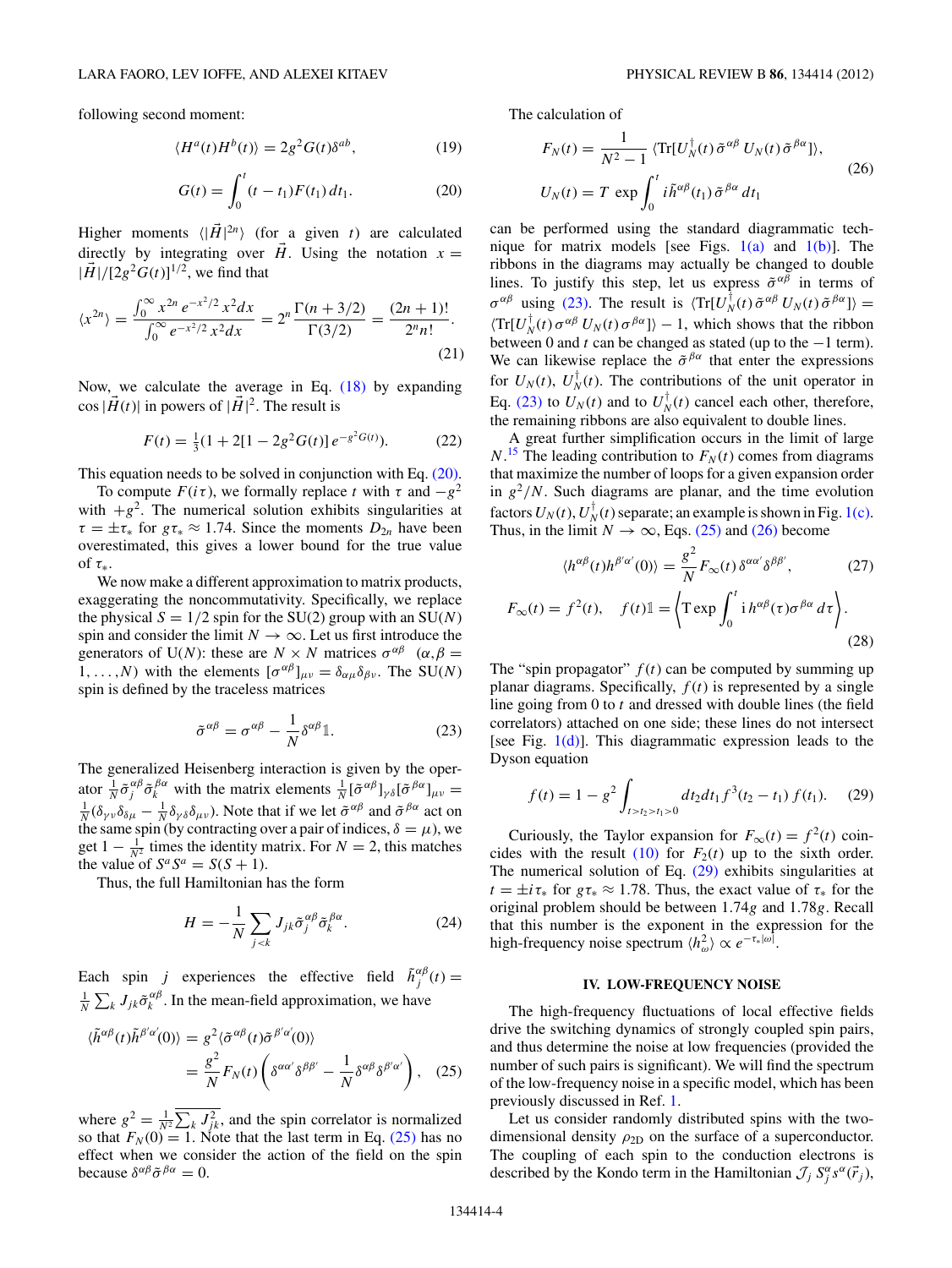<span id="page-4-0"></span>

FIG. 1. (a) A generic term in the diagrammatic expansion of  $\langle \text{Tr}[U_N^{\dagger}(t) \tilde{\sigma}^{\alpha \beta} U_N(t) \tilde{\sigma}^{\beta \alpha}] \rangle$  (for an arbitrary *N*) using Eqs. [\(25\)](#page-3-0) and [\(26\).](#page-3-0) The arrows indicate  $U_N(t)$  (the propagation from 0 to *t*) and  $U_N^{\dagger}(t)$  (moving backward in time); the shaded ribbons correspond to field correlators. (b) The exact definition of lines and ribbons. Note that that they do not depend on time: the factors  $F(t_k - t_j)$  are coefficients in front of the diagram. (c) A planar diagram: one of the leading terms in the  $N \to \infty$  limit. (d) A diagram for the function  $f(t)$  defined in Eq. [\(28\).](#page-3-0)

where  $s^{\alpha}(\vec{r}) = \frac{1}{2} [\sigma^{\alpha}]_{\mu\nu} \hat{\psi}_{\mu}^{\dagger}(\vec{r}) \hat{\psi}_{\nu}(\vec{r})$ . The relative coupling strength can be characterized by the dimensionless parameter

$$
\lambda = \mathcal{J}\nu = [\ln(E_F/T_K)]^{-1},\tag{30}
$$

where  $\nu$  is the electron density of states per spin projection and  $T_K$  is the Kondo temperature. The RKKY interaction between two spins can be expressed as follows:

$$
J_{jk} = -\frac{\mathcal{J}_j \mathcal{J}_k v}{8\pi r_{jk}^3} \cos(2k_F r_{jk}) = J(r_{jk}) \cos \phi_{jk},
$$
  

$$
J(r) = \frac{\lambda^2}{8\pi v} r^{-3},
$$
 (31)

where  $\phi_{jk}$  is random, and  $r_{jk}$  is assumed to be much smaller than the coherence length. The surface is usually covered by an insulator and thus can carry spins with arbitrary coupling to the conduction electrons, ranging from *λ* ∼ 1 down to 0. However, only the spins with  $T_K \lesssim T_c$  are active, the other being quenched by the Kondo effect. This imposes the constraint  $\lambda \lesssim 0.1$ . The typical distance between the spins is  $r_{typ} = \rho_{2D}^{-1/2}$ , which defines the main parameter of our model:  $g \sim J(r_{typ}) = \frac{\lambda^2}{4\pi \nu} \rho_{2D}^{3/2}$ . Spins coupled with this strength form an infinite cluster, whereas more strongly coupled pairs are rare. If we use the values  $v \approx 17 \text{ eV}^{-1} \text{ nm}^{-3}$  (the density of states in aluminum) and  $\rho_{2D} \sim 0.4 \text{ nm}^{-2}$  (the typical spin density measured in several types of films), $^{7,16}$  $^{7,16}$  $^{7,16}$  we get the estimate  $g \lesssim 50$  mK. The upper bound corresponds to the spins with the largest value of *λ*. There are some indications, both experimental<sup>16</sup> and theoretical,<sup>[17](#page-5-0)</sup> suggesting that most localized spins arise from surface bound state. Therefore, we can expect the actual value of *g* to be close to the upper bound.

The density of pairs with interaction  $J \gg g$  can be found by calculating the probability that a given spin has a neighbor at the corresponding distance. Such pairs constantly switch between the singlet and the triplet states at a characteristic rate  $\Gamma \sim g \, e^{-\tau_* J} = g \, e^{-c J/g}$ , where *c* is a numerical constant. We estimate the density of pairs in terms of  $\Gamma$ :

$$
\frac{d\rho}{\rho_{2D}} = \frac{1}{2} \rho_{2D} 2\pi r \, dr \sim (J/g)^{-5/3} d(J/g)
$$

$$
\approx [\ln(g/\Gamma)]^{-5/3} \frac{d\Gamma}{c\Gamma}.
$$
(32)

Each pair generates a random telegraph noise in any quantity *x* that is proportional to the number of pairs in the triplet state; for example, *x* can be the magnetic susceptibility. This noise has a Lorentzian spectrum with width  $\Gamma$ , but, for the purpose of a crude estimate, we may assume that it is concentrated at frequency  $\omega = \Gamma$ . Therefore, the total noise spectrum is proportional to the previously calculated distribution of  $\Gamma$ :

$$
\langle (\delta x)_\omega^2 \rangle \propto \frac{1}{\omega \ln^{5/3}(g/\omega)}.\tag{33}
$$

Thus, the magnetic susceptibility noise has a roughly 1*/f* spectrum at low frequencies. In the presence of a constant magnetic field, it translates to a 1*/f* flux noise. Some experimental data indicate a spontaneous breaking of the time-reversal symmetry in spin systems at low temperatures.<sup>18</sup> Although the exact nature of the symmetry-breaking order parameter is unclear, it is most likely to exert local fields on the pairs of spins that undergo the slow fluctuations. In this case, the triplet state is split in energy and produce a net magnetization, observed as a flux noise.